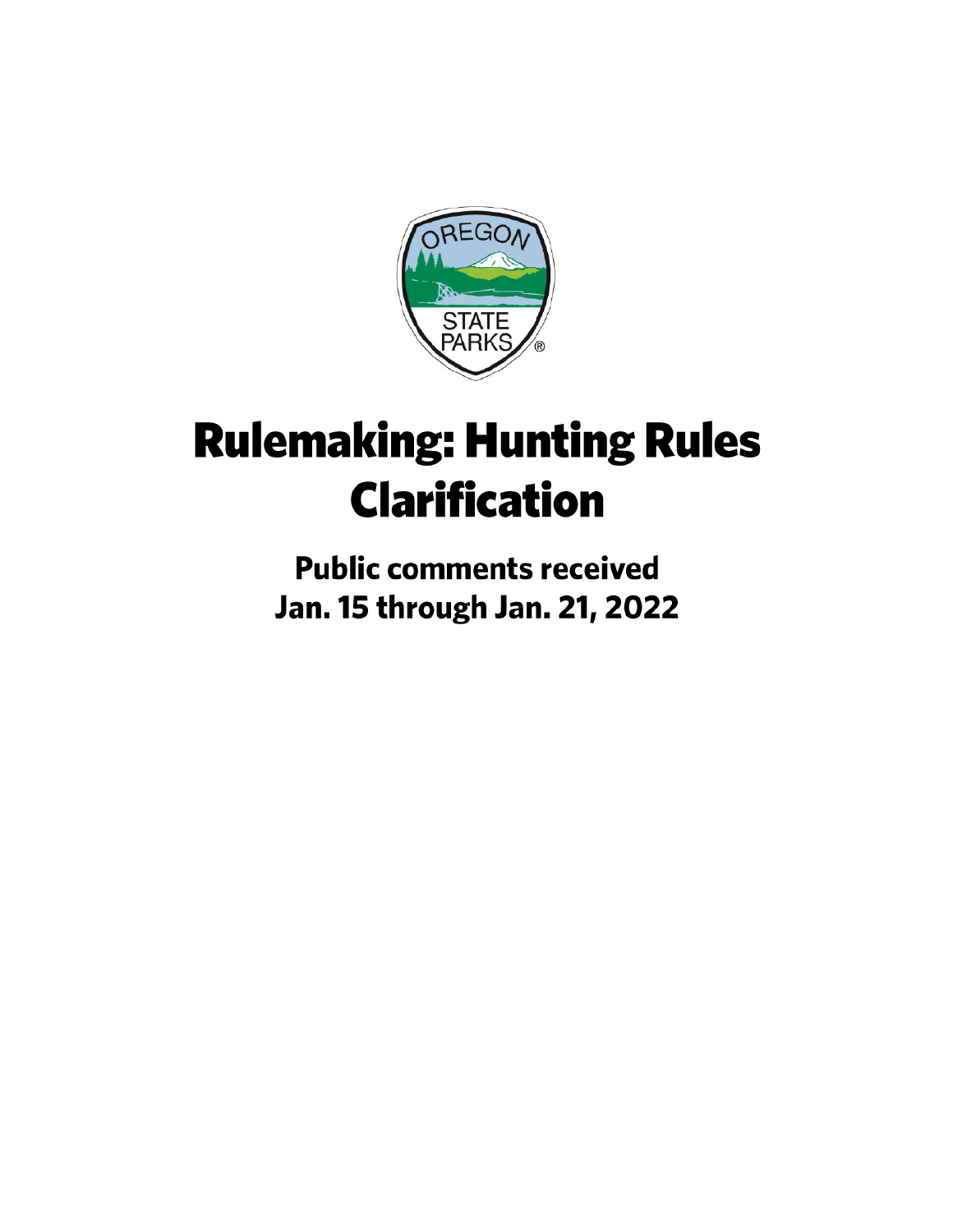

# Submit a public comment on a rule

### **Oregon Parks and Recreation Department**

**Proposed rule change:** 

**Hunting Rule Clarifications** 

**Commenter name (if provided): Dwane Williams** 

**Commenter email (if provided):** kermit.donna@gmail.com

#### **Public comment:**

To OPRD Rules Coordinator:

I am submitting a public comment in regards to proposals to amend OAR 736-010-0055 concerning updating state park resource rules to clarify hunting boundaries. My comments pertain specifically to LaPine State Park (S.P.), which is about a 3 mile hike or bicycle ride from my residence.

The OPRD needs to reject any consideration of any hunting and trapping within the boundaries of LaPine S.P. I take issue with these specific points:

Under Chapter 736 of 736-010-6055 Park Resources

(9) discharging of firearms is prohibited in park properties EXCEPT while hunting and trapping wildlife, under the following provisions:

(f) Hunting is permitted with shotguns or bows and arrows only during ODFW authorized seasons in designated parks

(g) Hunting shall be permitted with rifles in LaPine S.P. only during ODFW authorized seasons

(ee) Hunting waterfowl is allowed in a portion of the following park boundaries- includes LaPine S.P.

My reasons for rejecting any consideration of hunting and trapping are:

(1) We and a multitude of nearby community residents and visitors to LaPine S.P. rely on hiking. bicycling, snowshoeing, cross-country skiing, horseback riding, and other forms of outdoor recreation such as fishing, within the S.P. We do these activities especially during ODFW hunting seasons for big game, and waterfowl, as a safe haven and refuge for avoiding the dangers presented by rifle and shotgun users during these hunting times. None of us had any idea that hunting would be permitted in a S.P., especially when our National Forest that surrounds our communities near LaPine S.P. provide ample opportunity for big game hunting.

(2) Our community borders the Upper Deschutes River. Many types of outdoor recreationists, including river floaters use the river corridor and trails along it between communities. Most are unaware of 2 small sections of the river corridor that allow waterfowl hunting. These hunting boundaries are directly across from residences on the opposite side of the river. These homes have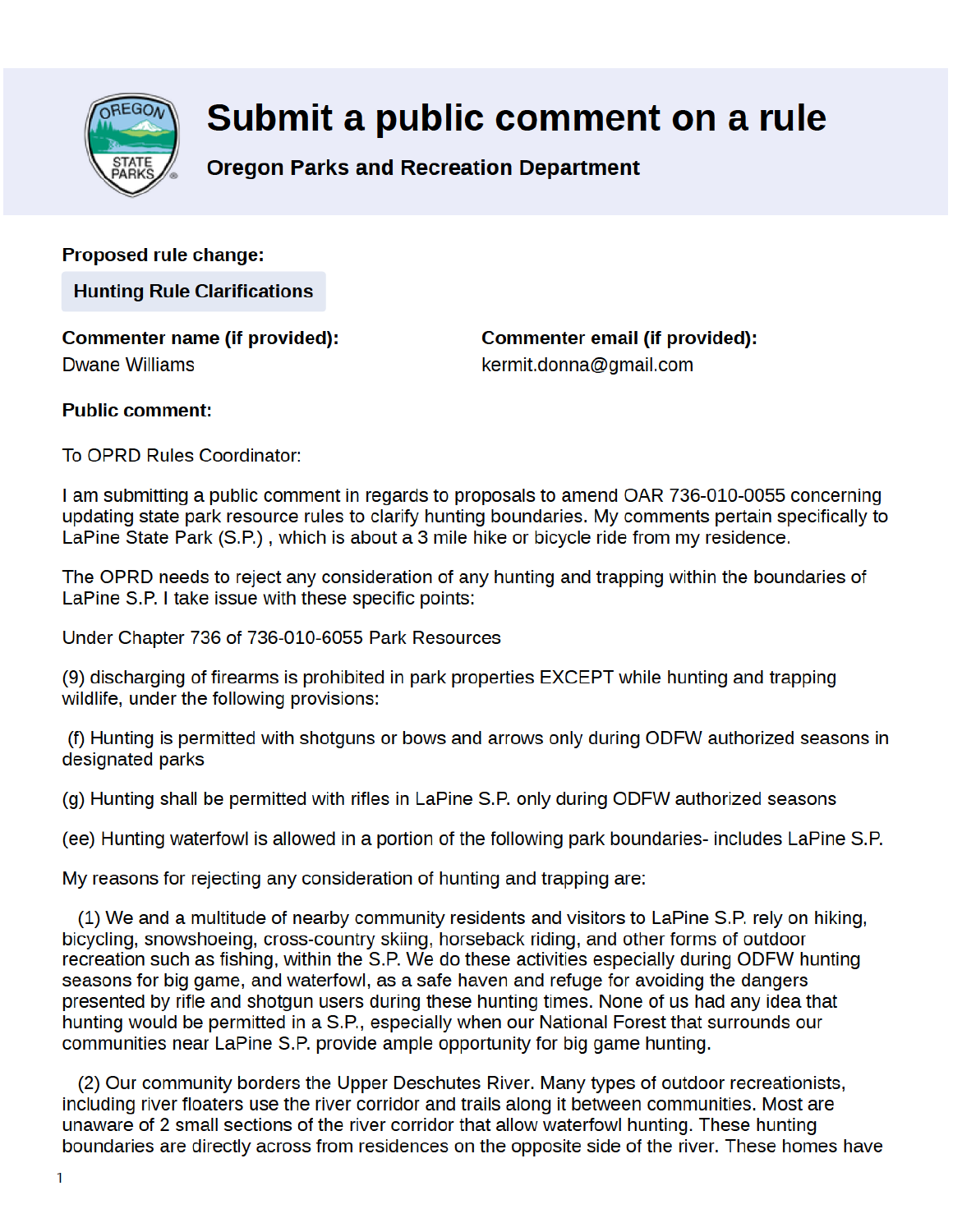been on the receiving end of shots discharged from hunters' shotguns. Residents of these homes have been threatened by hunters, and there have been documented infractions such as illegal hunting out of bounds, trespassing on private property, trash dumping, disturbing of native trees and environment, human waste deposited, illegal hunting blinds constructed as permanent structures, and drug paraphernalia dumped. These and many other infractions have been documented by a local group of residents called the Big River Safety Committee (BRSC) through photographs, videos, calls to the Deschutes Co. Sheriff and deputies. Ballistics and graphs of distances covered by varying projectiles have been studied, which have determined that today's bullets and cartridge/ shots are propelled much further than the standard 150 yds. stated as the minimum distance one must be from a residence to discharge a shotgun. Rifles can propel lead bullets often between 1 - 3 miles, shotgun lead pellets can propel from 500 - 2500 ft., and shotgun slugs can propel from 3500 - 5000 ft.

 Looking at the map of the hunting boundaries for LaPine S.P., which includes the northern aspect of the park it unfortunately includes significant portions of very popular hiking/snowshoeing/ cross-country skiing/biking loop trails going to Fall River Falls, with multiple interconnecting trails to this outer loop trail. Also noted is that portions of the Fall River Falls loop trail border not only Fall River but the Deschutes River and are easily within 1/4 -½ mile where waterfowl hunters could be shooting along either river.

 It is indefensible for the state parks dept. to allow rifle and shotgun hunting within this S.P. unless OPRD wants to assume full responsibility for all injuries or fatalities occurring from these activities. The closeness of human activities and residences nearby, and the abundance of alternative hunting areas within our Upper Deschutes River National Forest where hunting is allowed already, negates any reason for allowing hunting within this S.P.

 (3) Media coverage (KOHD TV news) about the clarification of hunting boundaries in LaPine S.P. filmed an Interview with an OPRD agent. He stated that the campsites are 1 mile away from the hunting boundaries to north. But the ballistics charts published by the BRSC in their submission of negative effects of hunting boundaries near residences and recreationists, and submitted as part of their public record in response to the Dingell Act requirements, demonstrate that even these campsites might not be at a safe enough distance from the discharge of a rifle with a range of bullets projected 1-3 miles based on our local altitude. Visitors camping at the S.P. will most likely also hike more than a mile from their campsite and be unaware that hunting is allowed here during ODFW's big game hunting seasons with rifles or bows and arrows.

 (4) Signage is often ignored by hunters who have used the 2 hunting corridors along the Upper Deschutes River. The interview with the OPRD agent indicated that upgraded signage would be posted at the entrances to the S.P. Having read the BRSC public report on the waterfowl hunting zones infractions and personally witnessing defaced signs, I can only deduce that the hunting boundary signs will be ignored here also.

In summary, I reject any hunting within the LaPine S.P. over public safety concerns. I think that any economic benefits generated by allowing hunting would be far outweighed by the negative impacts to the public in regards to safety issues and by any lawsuit claims and resulting compensation from OPRD due to injury or death related to accidental shooting cases. Under OPRDs statement clarifying hunting boundaries, " access to hunt on OPRD lands is provided in state parks where public safety is LOW RISK", I absolutely do not believe that with my above listed concerns, that LaPine S.P. is anywhere near a LOW RISK area.

Respectfully submitted,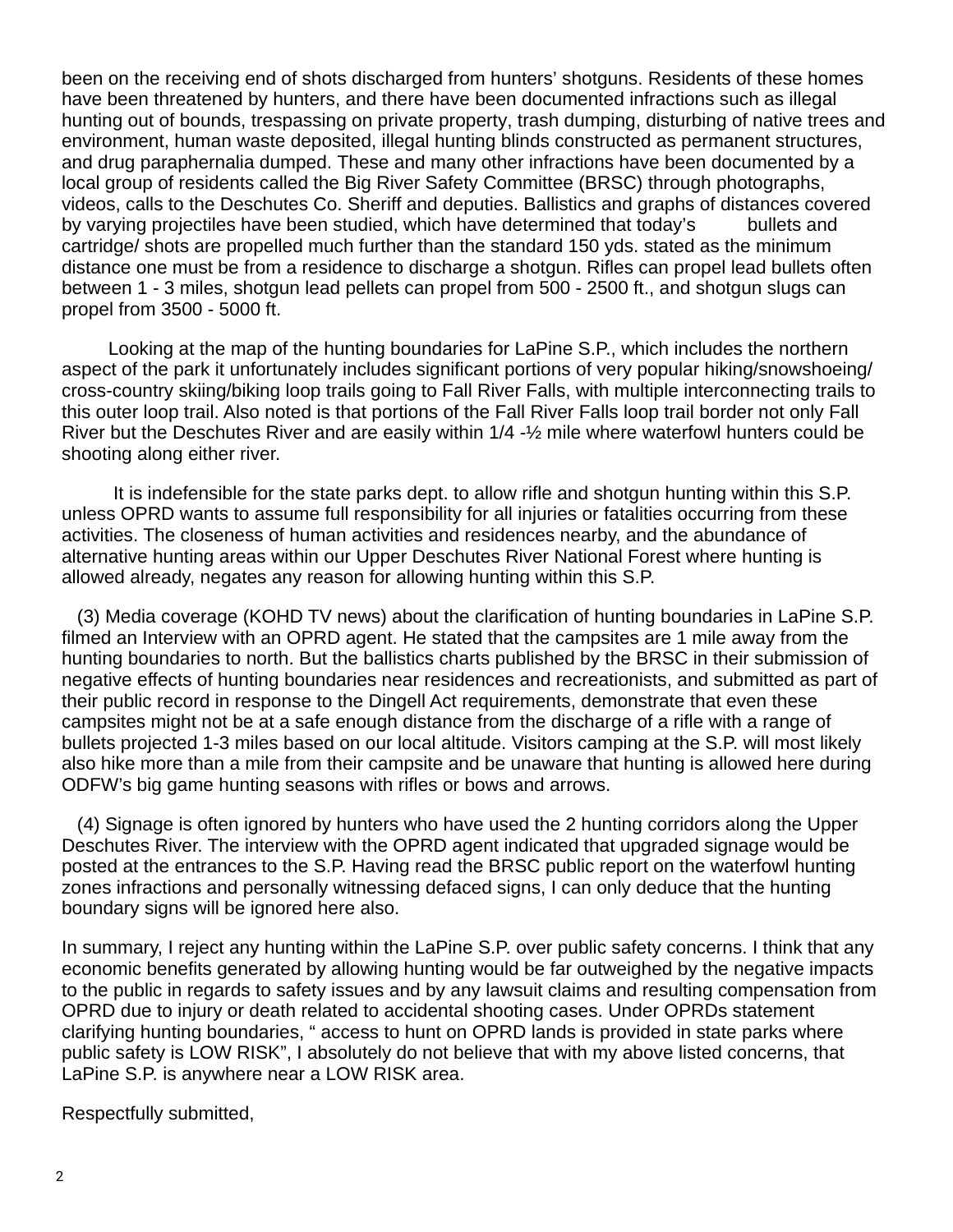#### **Date comment received:**

Tuesday, January 18, 2022